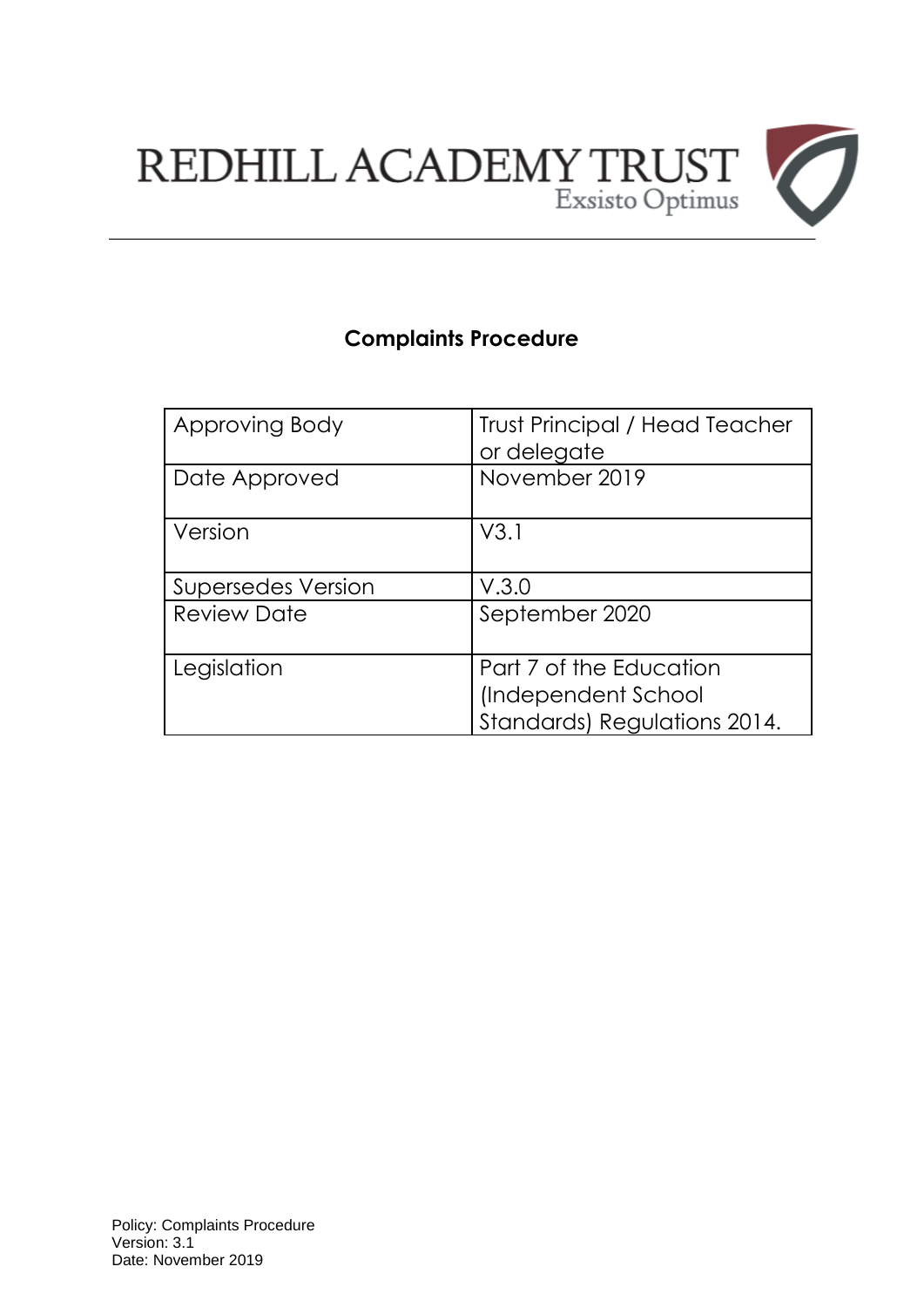

# **Complaints Procedure Policy**

Policy: Complaints Procedure Version: 3.1 Date: November 2019

Policy: Complaints Procedure Version: 3.1 Date: November 2019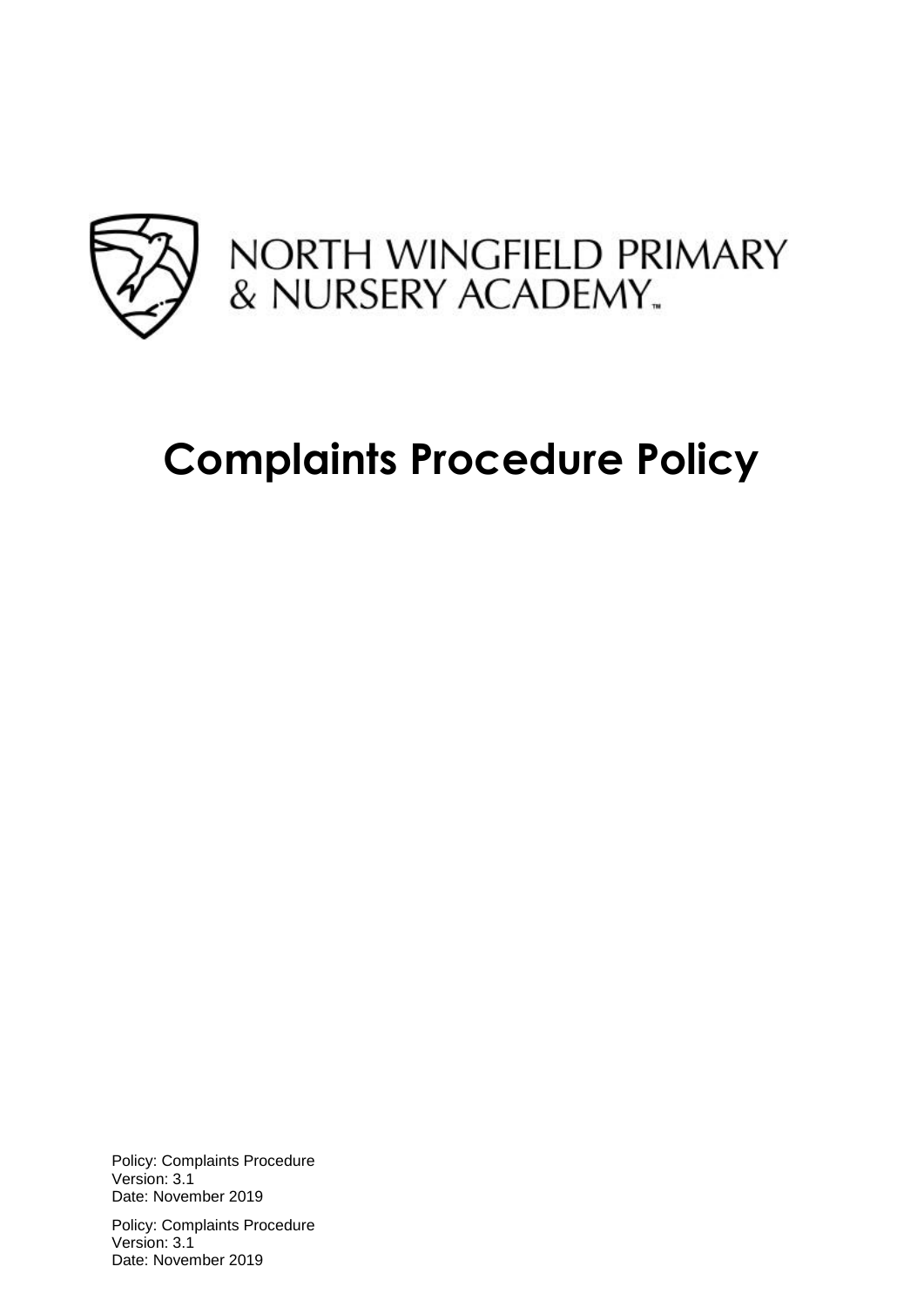#### **Statement of intent**

*The North Wingfield Primary and Nursery Academy* aims to resolve all complaints at the earliest possible stage and is dedicated to continuing to provide the highest quality of education possible throughout the procedure.

The Complaints Procedure Policy has been created to deal with any complaint from a parent/carer against a member of staff or the school as a whole, relating to any aspects of the academy or the provision of facilities or services.

Any parent/carer is able to make a complaint about the provision of facilities or services that the academy provides. This policy outlines the procedure that the complainant and academy must follow.

Once a complaint has been made, it can be resolved or withdrawn at any stage.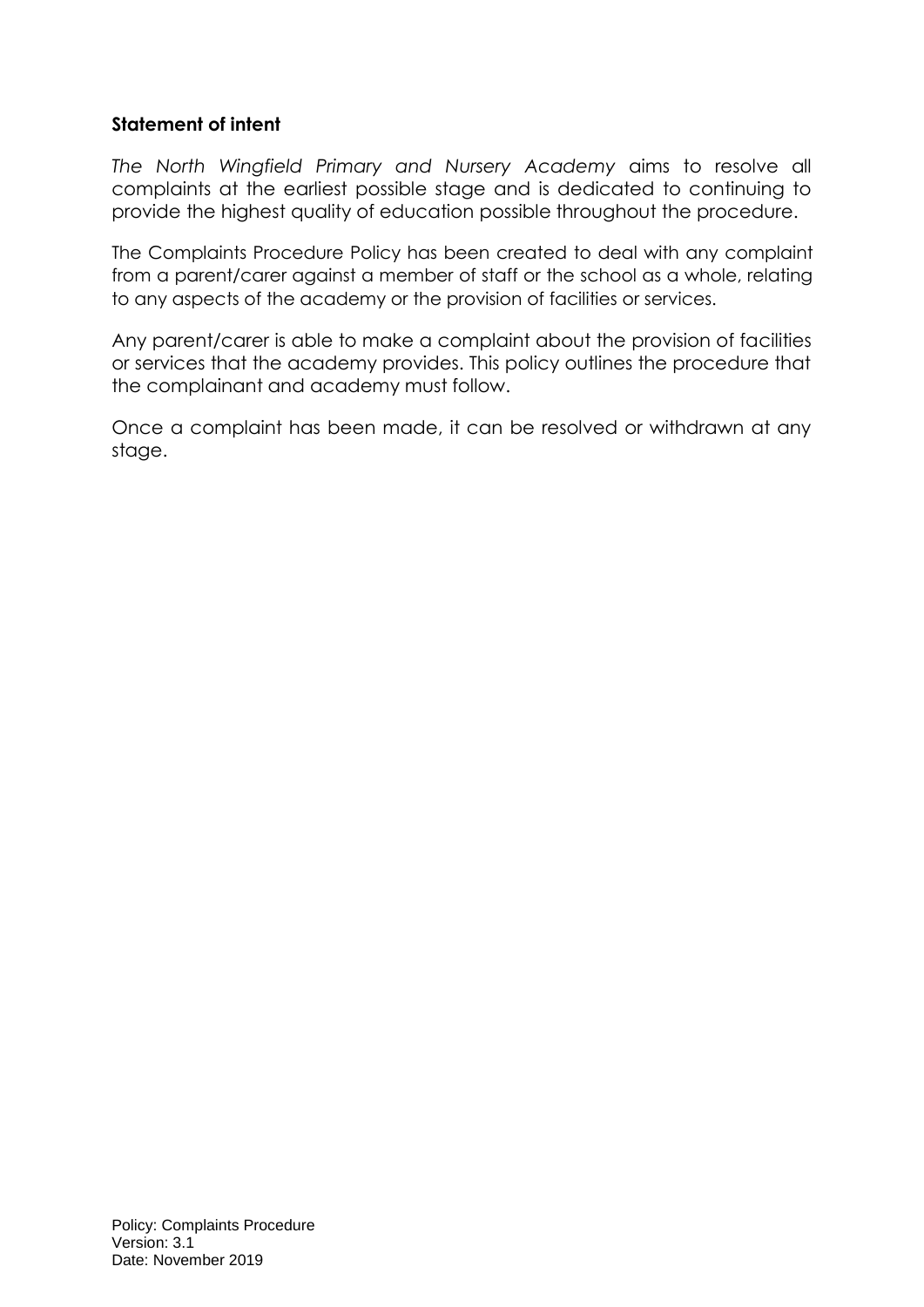#### **Procedures for dealing with complaints**

#### **1. Raising a concern**

Concerns can be raised with the Academy at any time and will often generate discussions that will resolve the concern. The Academy requests that parents make their first contact with the pupil's teacher.

It is important for parents to recognise that the Academy is a busy organisation and that whilst we will do our best, it may not be possible to respond immediately.

On some occasions the concern raised may require investigation, or discussion with others, in which case you will receive an informal but informed response whilst this is taking place. The vast majority of concerns will be satisfactorily dealt with in this way. However, if you are still not satisfied, please write to or call the Academy to make us aware of your concern. The Academy will then look at your concern further.

#### **2. Procedure**

#### **2.1 Informal Stage one – Informal concern made to a member of staff**

- a. A complaint may be made in person, by telephone or in writing.
- b. The member of staff must discuss the concern with either the head teacher or a member of the senior leadership team.
- c. In the case of complaints made to a governor, the complainant should be referred to the head teacher.
- d. Within 15 school days, the complainant and a relevant member of staff should discuss the issue in a respectful and informal manner to seek resolution.
- e. If an appropriate resolution cannot be sought at this informal level, or if the complainant is dissatisfied with the outcome following the initial discussions, the complainant may wish to proceed to the next level of the procedure.

#### **2.2 Stage two – formal complaint made to the Headteacher**

a) Stage two of the process will be completed within 20 school days.

b) Where the situation is recognised as complex and is deemed to be unable to be resolved within this timescale, the head teacher will contact the complainant to inform them of a revised target date.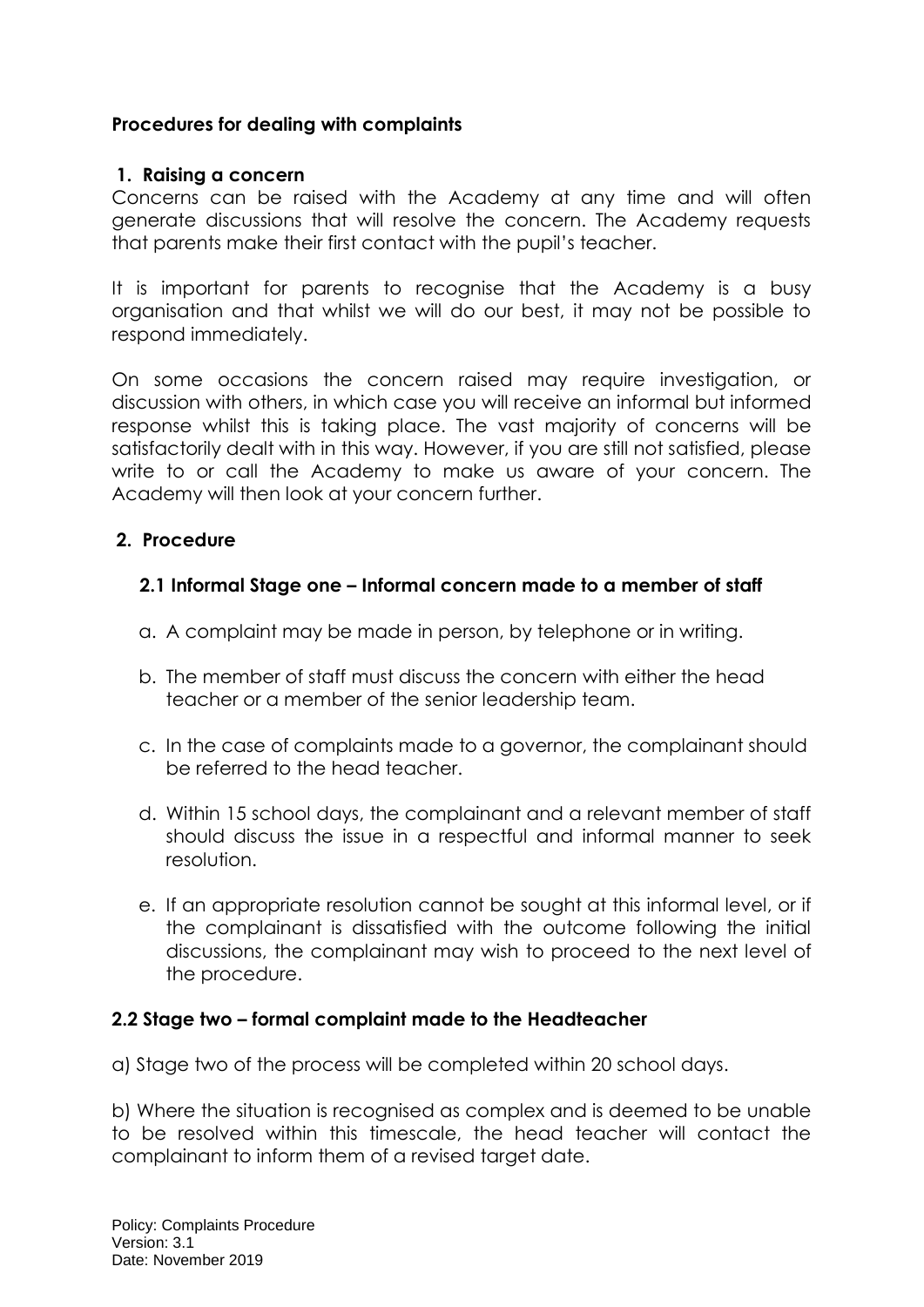- c) The complaint must be logged in the complaints log, including the date it was received.
- d) The academy will acknowledge receipt of the complaint and the head teacher will attempt to resolve the issue, a meeting maybe convened with the complainant to discuss the matter further.
- e) Once the matter has been fully investigated, the head teacher will contact the complainant in writing to explain the outcome.
- f) If the complainant is not satisfied with the outcome suggested, the procedure will progress to stage three.

#### **2.3 Stage three – formal complaint made to the Chair of Governors**

- a. The complainant should submit any complaint in respect of the Head teacher's response in writing to the chair of governors.
- b. The Chair of Governors will investigate the complaint and attempt to resolve the issue within 20 school days.
- c. Once the matter has been fully investigated, the Chair of Governors will contact the complainant and the head teacher in writing to explain the outcome.

#### **2.4 Stage four – referred to Complaints Panel**

- a. Following receipt of a stage 2 outcome and as an alternative to Stage three, the complainant may write to the chair of governors within 10 school days requesting a complaints panel be held to hear the complaint.
- b. The chair of governors, or another nominated governor, will convene a Complaints Panel comprising:
	- i. Three people not involved in the complaint
	- ii. One of whom must be independent of the management and running of the school.
	- iii. Governors of the academy involved are not eligible to be the independent panel member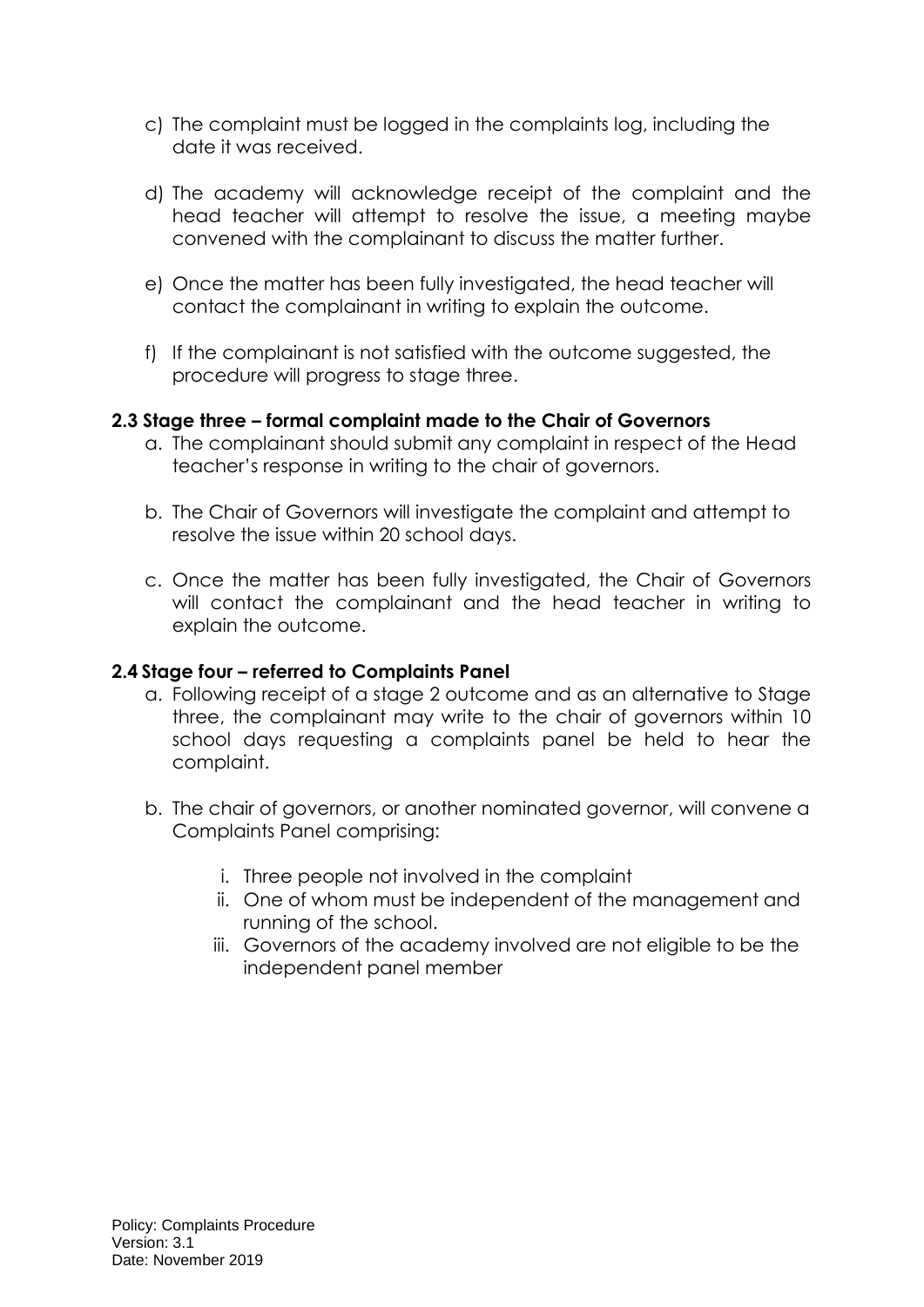#### **Guidance on Complaints Panel**

#### **Panel Hearing**

The aim of the hearing, which needs to be held in private, will be to resolve the complaint and achieve reconciliation between the Academy and the complainant. However, it has to be recognised the complainant might not be satisfied with the outcome if the hearing does not find in their favour. It may only be possible to establish the facts and make recommendations which will satisfy the complainant that his or her complaint has been taken seriously. The letter will also contain what you need to do if you wish to take the matter further.

It is important that the hearing is independent and impartial and that it is seen to be so. No governor may sit on the panel if they have had a prior involvement in the complaint or in the circumstances surrounding it.

An effective panel will acknowledge that many complainants feel nervous and inhibited in a formal setting. Parents often feel emotional when discussing an issue that affects their child. The panel chair will ensure that the proceedings are as welcoming as possible. The layout of the room will set the tone and care is needed to ensure the setting is informal and not adversarial.

#### **The Role of the Clerk**

The clerk is the contact point for the complainant and is required to:

- set the date, time and venue of the hearing, ensuring that the dates are convenient to all parties and that the venue and proceedings are accessible;
- collate any written material and send it to the parties in advance of the hearing;
- meet and welcome the parties as they arrive at the hearing; record the proceedings;
- notify all parties, in writing, of the panel's decision.

#### **The Role of the Chair of the Governing Body or the Nominated Governor**

The nominated governor role:

check that the correct procedure has been followed; if a hearing is appropriate, notify the clerk to arrange the panel; ensure that the panel is represented appropriately (as above)

#### **The Role of the Chair of the Panel**

The Chair of the Panel has a key role, ensuring that:

- the remit of the panel is explained to the parties and each party has the opportunity of putting their case without undue interruption;
- the issues are addressed:

Policy: Complaints Procedure Version: 3.1 Date: November 2019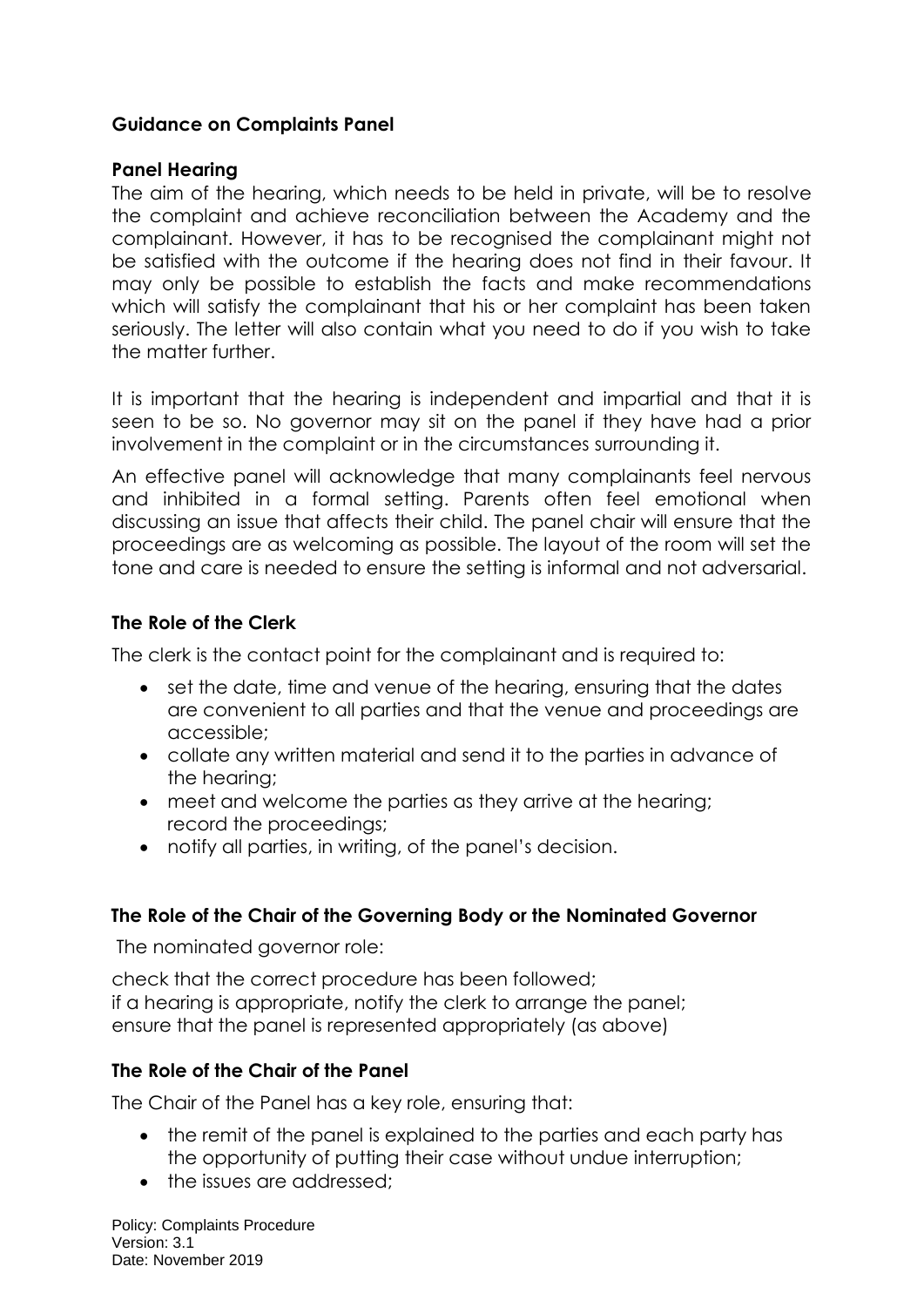- key findings of fact are made;
- parents and others who may not be used to speaking at such a hearing are put at ease;
- the hearing is conducted in an informal manner with each party treating the other with respect and courtesy;
- the panel is open minded and acting independently;
- no member of the panel has a vested interest in the outcome of the proceedings or any involvement in an earlier stage of the procedure; each side is given the opportunity to state their case and ask
- auestions:
- written material is seen by all parties. If a new issue arises it would be useful to give all parties the opportunity to consider and comment on it.

#### **Before the meeting:**

The formal complaints letter should be passed to the Vice-Chair if the Chair will be unable to receive the letter within 10 school days.

Members of the complaints Panel should have no prior knowledge of the complaint or its details.

The letter inviting the complainant to attend should indicate that they may be accompanied by a friend to provide emotional support only.

#### **At the meeting:**

Although this is a formal meeting, every effort should be made to make it as informal as possible for all concerned and the parent to be put at ease.

Everyone attending should be in the room at the same time

The clerk should take notes of the meeting, listing who is present and make everyone aware of the confidential nature of the process.

The Chair of the Complaints Panel should open the meeting stating the purpose and the format of the meeting to clarify this to all in attendance People present should introduce themselves stating their reason for being at the meeting.

The Chair of the Complaints Panel should request a verbal statement from the complainant in support of his or her written letter of complaint and why s/he feels the issue has not been resolved. The Complaints Panel members can ask questions to make sure they understand the issue from the parent's point of view.

The Chair of the Complaints Panel should request a verbal statement from the Headteacher (or representative) in support of his/her written account of the complaint and the steps taken to resolve the issue. The Complaints Panel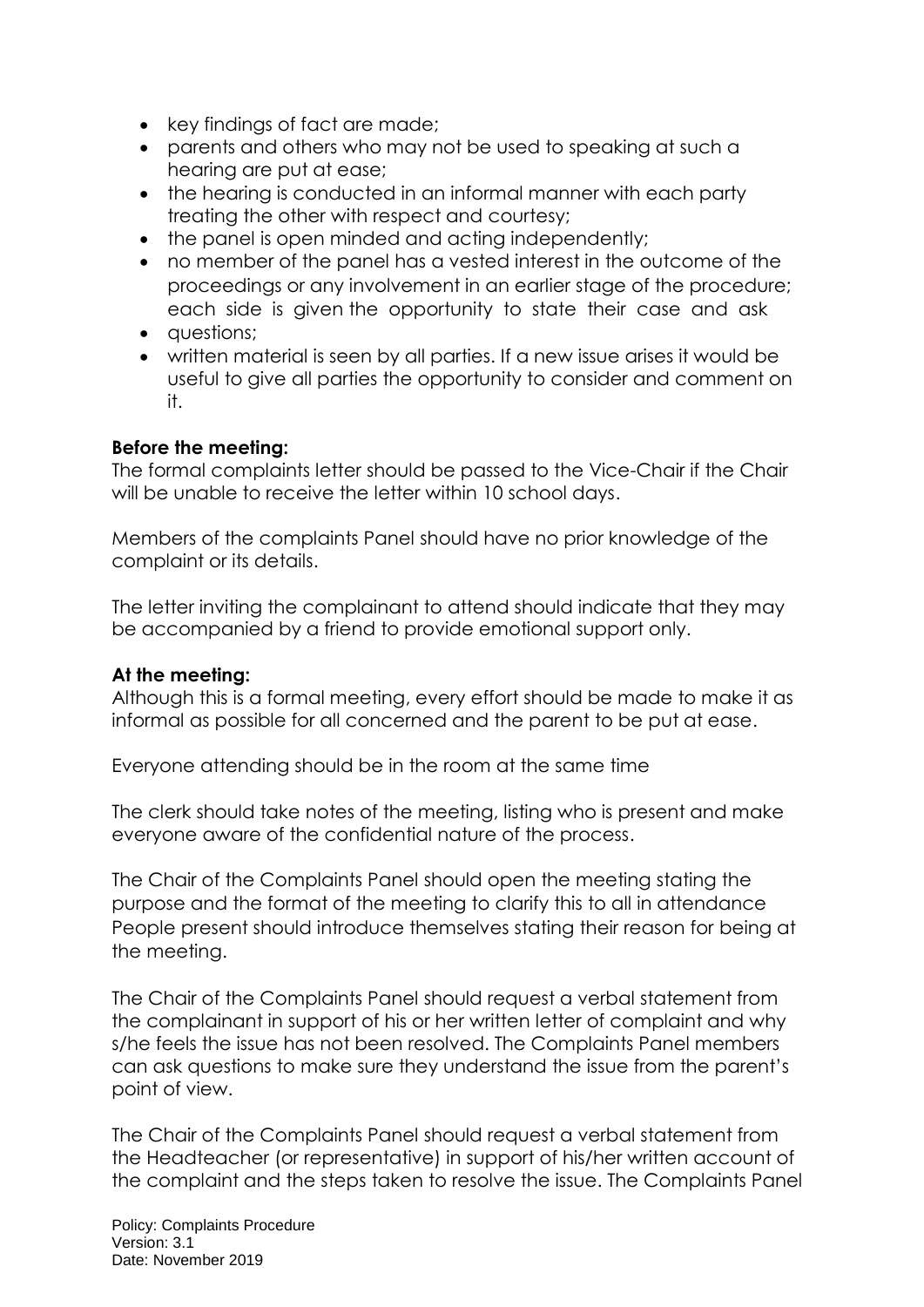members can ask questions to make sure they understand the issue from the Principal's point of view.

Members of the Complaints Panel should make sure they fully understand the issues and ask any further questions to clarify any points that are still not clear to them.

The Chair of the Complaints Panel must ask the complainant and the Headteacher (or representative) if they are satisfied that they have provided all the information they wanted or if there is something they wish to add and if they feel they have had a fair hearing.

When the Complaints Panel members understand all the issues, the Chair will ask all parties to leave except the panel members and the clerk.

#### **After the meeting:**

The Panel members will need to consider the information come to a decision and suggest a way to resolve the issue taking into account the best interests of the child or children.

The Complaints Panel members discuss the issues in private and the clerk remains to record the decision. The panel can:

- o dismiss the complaint in whole or in part;
- o uphold the complaint in whole or in part;
- o decide on the appropriate action to be taken to resolve the complaint;
- o recommend changes to the Academy's systems or procedures to ensure that problems of a similar nature do not recur.

When the Panel have reached a decision the Clerk will inform everyone concerned, including the complainant and the person complained about, of the findings and recommendations, in writing as soon as possible, but in any event, within ten school days of the panel meeting. The letter will also contain what the complainant need to do if you wish to take the matter further although it should be noted that if the correct procedure has been followed, the decision of the Complaints Panel is final.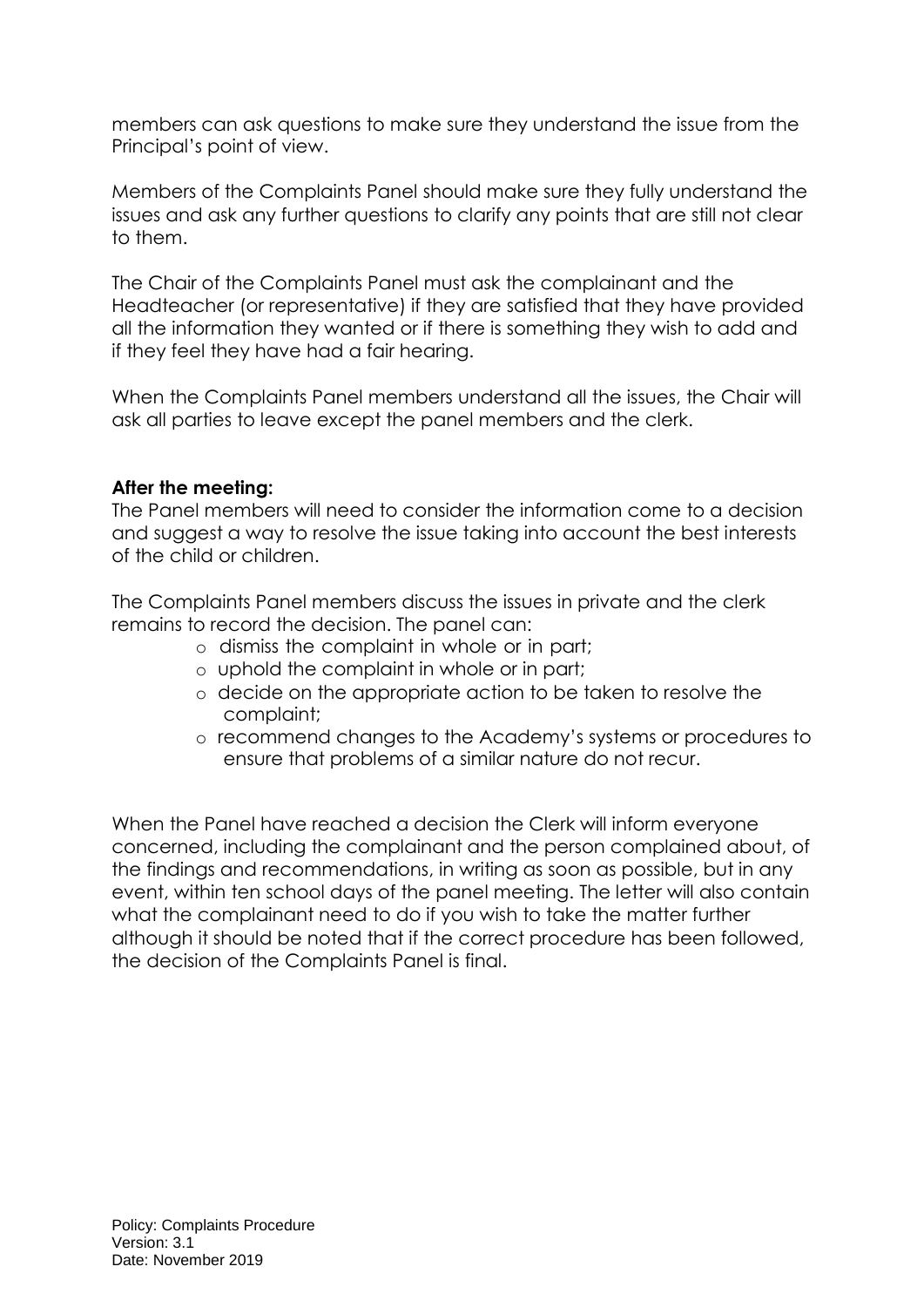Correspondence, statements and all other records relating to the complaint should be kept in a confidential file, and be available for inspection by the proprietor and the head teacher.

All records relating to the complaint must be available for inspection by the Secretary of State or a body conducting an inspection under section 109 of the 2008 Act, should they request them.

#### **3. Record Keeping**

A written record of all Stage 2 to 4 complaints will be kept in a confidential location, including:

Whether they were resolved at Stage 2 or progressed to Stage 3 or a Panel Hearing

What action was taken by the academy as a result of the complaint (regardless of whether it was upheld)

#### **4. Vexatious Complaints**

If properly followed, a good complaints procedure will limit the number of complaints that become protracted. However, there will be occasions when, despite all stages of the procedures having been followed, the complainant remains dissatisfied. If the complainant tries to reopen the same issue or behaves in an unreasonable manner when raising or pursuing concerns the Chair of the Governing Body is able to refer to the Academy Vexatious Complaints/Harassment in Academy Policy. This policy is publicly available on the Academy website.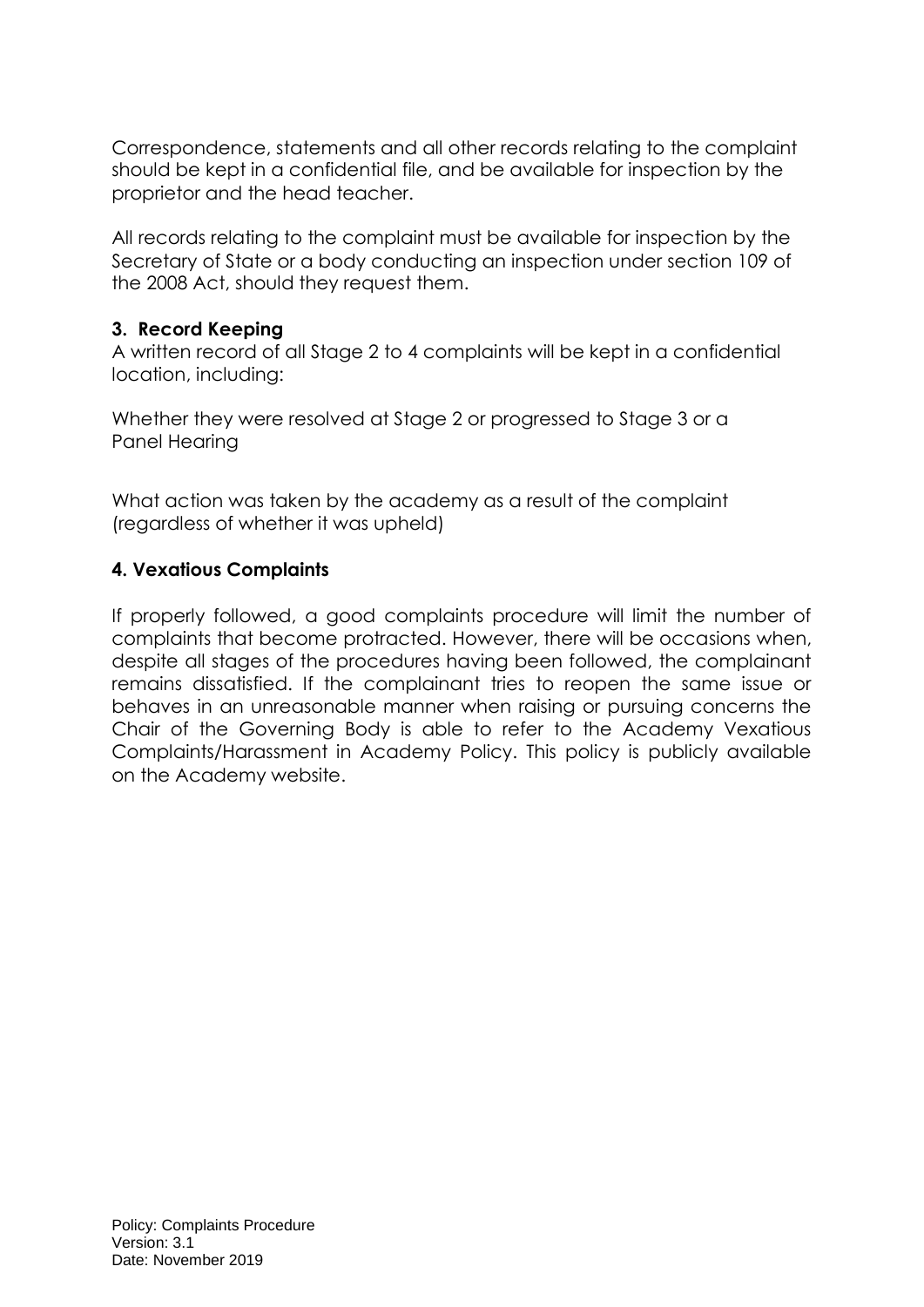### **5. Summary of Procedure and Agenda**

Witnesses are only required to attend for the part of the hearing which they give their evidence.

After introductions, the complainant is invited to explain their complaint, and be followed by their witnesses.

The Headteacher (or their representative) may question both the complainant and the witnesses after each has spoken.

The Headteacher is then invited to explain the Academy's actions and be followed by the Academy's witnesses.

The complainant may question both the Headteacher and the witnesses after each has spoken.

The panel may ask questions at any point.

The complainant is then invited to sum up their complaint.

The Headteacher is then invited to sum up the Academy's actions and response to the complaint.

Both parties leave together while the panel decides on the issues.

The Chair explains that both parties will hear from the panel within a set time scale.